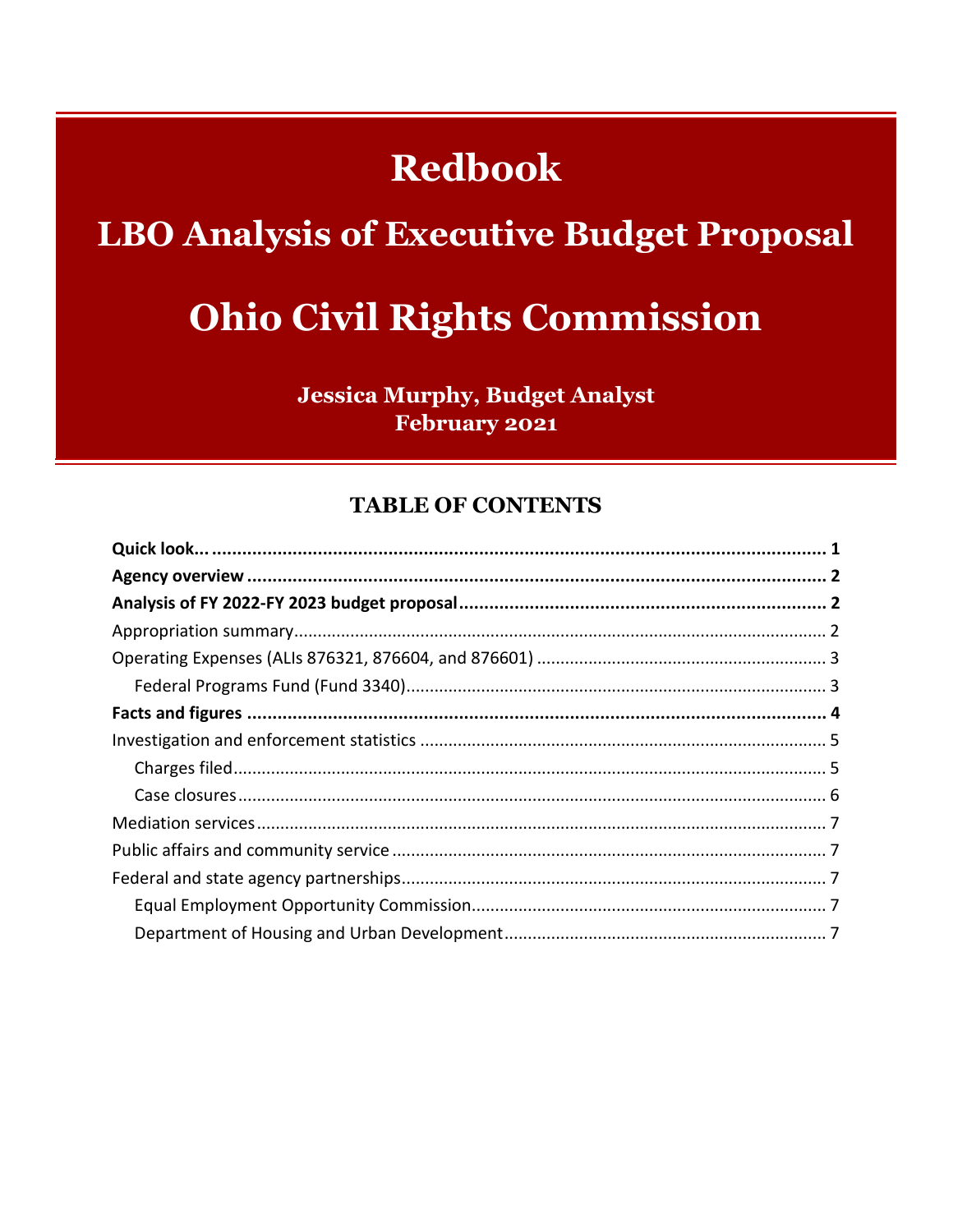# **LBO Redbook**

# **Ohio Civil Rights Commission**

## **Quick look...**

- $\triangleright$  The primary responsibility of the Ohio Civil Rights Commission (CIV) is to investigate and resolve charges of discrimination.
- $\triangleright$  The executive budget's funding recommendations for the Commission total \$9.4 million in FY 2022 and \$9.6 million in FY 2023.
	- GRF accounts for 67% of the Commission's recommended budget, with the remaining 33% coming from federal reimbursements.
	- Personal services (salaries, benefits, and various other payroll-related charges) constitute 88% of the allocated expenses.
- $\triangleright$  If federal funding remains stable, the Commission will be able to maintain existing service delivery levels, including 80 full-time equivalent staff.

| <b>Fund Group</b>       | <b>FY 2020</b><br>Actual | <b>FY 2021</b><br><b>Estimate</b> | <b>FY 2022</b><br><b>Introduced</b> | <b>FY 2023</b><br><b>Introduced</b> |
|-------------------------|--------------------------|-----------------------------------|-------------------------------------|-------------------------------------|
| General Revenue (GRF)   | \$5,909,891              | \$5,452,740                       | \$6,118,897                         | \$6,538,548                         |
| Dedicated Purpose (DPF) | \$0                      | \$3,000                           | \$3,000                             | \$3,000                             |
| Federal (FED)           | \$2,682,845              | \$3,313,792                       | \$3,300,000                         | \$3,036,884                         |
| Total                   | \$8,592,736              | \$8,769,532                       | \$9,421,897                         | \$9,578,432                         |
| % change                | --                       | 2.1%                              | 7.4%                                | 1.7%                                |
| GRF % change            | --                       | $-7.7%$                           | 12.2%                               | 6.9%                                |

#### **Chart 1: Commission Budget by Fund Group FY 2022-FY 2023 Biennium**



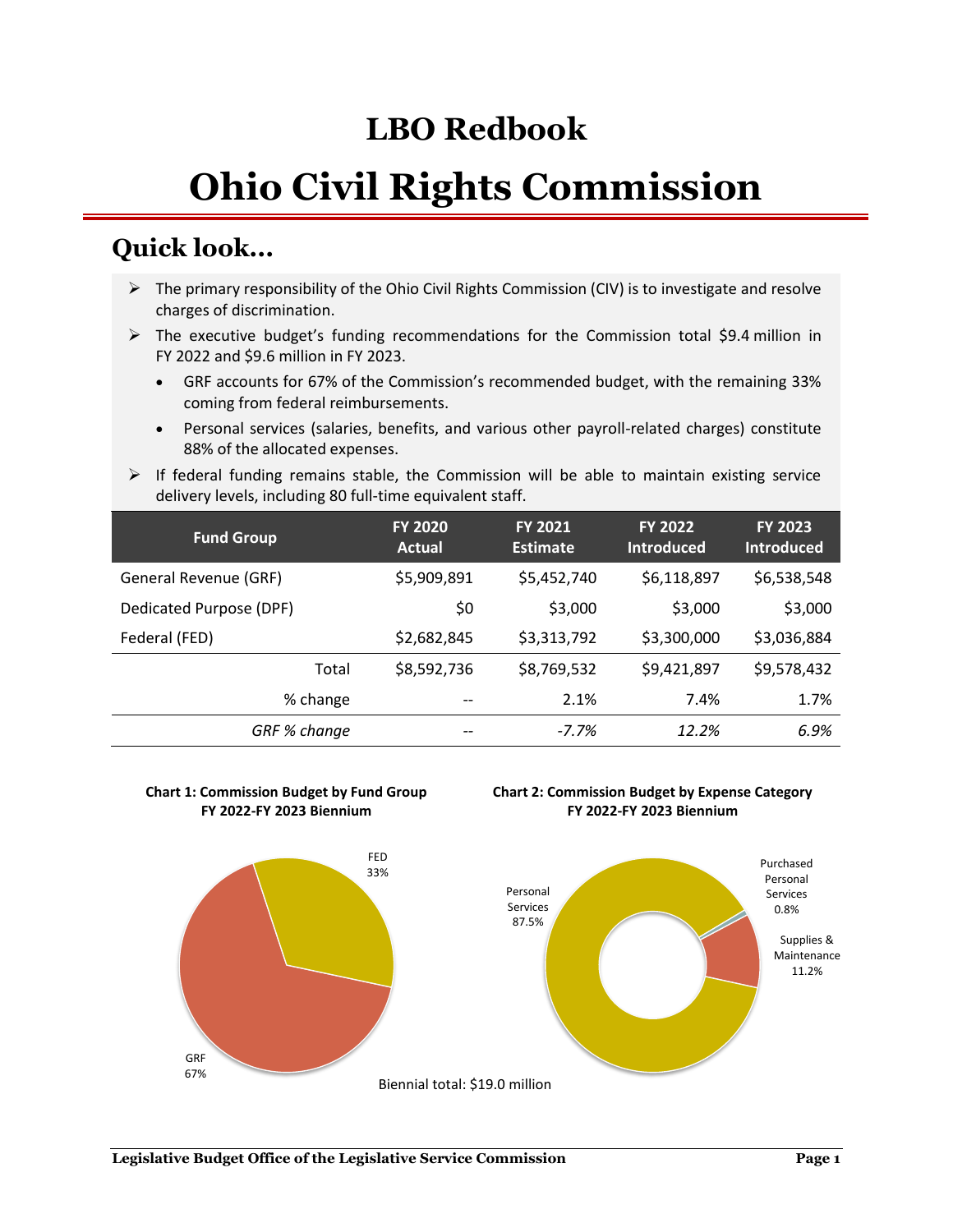## **Agency overview**

The Ohio Civil Rights Commission is charged with enforcing R.C. Chapter 4112, which prohibits discrimination in employment, places of public accommodation, housing, granting of credit, and higher education because of certain characteristics. The Commission's duties can be summarized as follows:

- Enforcing Ohio's anti-discrimination laws through the investigation of complaints and the determination of whether or not discrimination has occurred;
- Educating the public, employers, housing providers, and places of public accommodation about Ohio's anti-discrimination laws; and
- **•** Offering alternative dispute resolution and mediation services to parties who have filed charges with the Commission.

The Governor, with the advice and consent of the Senate, appoints five members to the Commission, not more than three of whom can be of the same political party, and at least one member of whom must be at least 60 years of age. The Commission is served by 80 full-time equivalent (FTE) staff.

## **Analysis of FY 2022-FY 2023 budget proposal**

## **Appropriation summary**

The executive budget provides a total appropriation of \$9.4 million in FY 2022 and \$9.6 million in FY 2023 for a combined total of \$19.0 million for the biennium. The table and Chart 1 shown in the preceding "**Quick look**" section present the executive recommended appropriations by fund group. As shown in Chart 1, money appropriated from the GRF will provide 67% of the Commission's funding. Virtually all of the remaining funding (33%) will be drawn from reimbursement contract payments received from two federal agencies: the U.S. Equal Employment Opportunity Commission (EEOC) and Department of Housing and Urban Development (HUD). A small portion appropriated from the Dedicated Purpose Fund (\$6,000, or \$3,000 in each year) will be used for supplies and maintenance.

Under the executive budget proposal for the FY 2022-FY 2023 biennium, the amount of GRF appropriated for the Commission's use is increased by 12.2% in FY 2022 from the FY 2021 estimated expenditure and then again increases in FY 2023 (6.9%), coupled with decreases in the amount of money appropriated from Fund 3340 in each of FY 2022 (-0.4%) and FY 2023 (-8.0%). Fund 3340 is supported by federal reimbursement payments from EEOC and HUD. From FY 2019 projected through FY 2021, the combined annual revenue generated by these sources is expected to average \$2.5 million. Revenues are expected to remain stable in FY 2022 and FY 2023; however, expenditures, generally in the area of personal services/payroll, have increased. The Commission estimates that, by close of FY 2023, Fund 3340 will have a nearly depleted cash balance.

Chart 2 in the "**Quick look**" section shows the executive recommended total biennial appropriation by object of expense. All of this appropriated money will be allocated for operating expenses, with 88% for personal services (wages, salaries, benefits, and various other payrollrelated charges).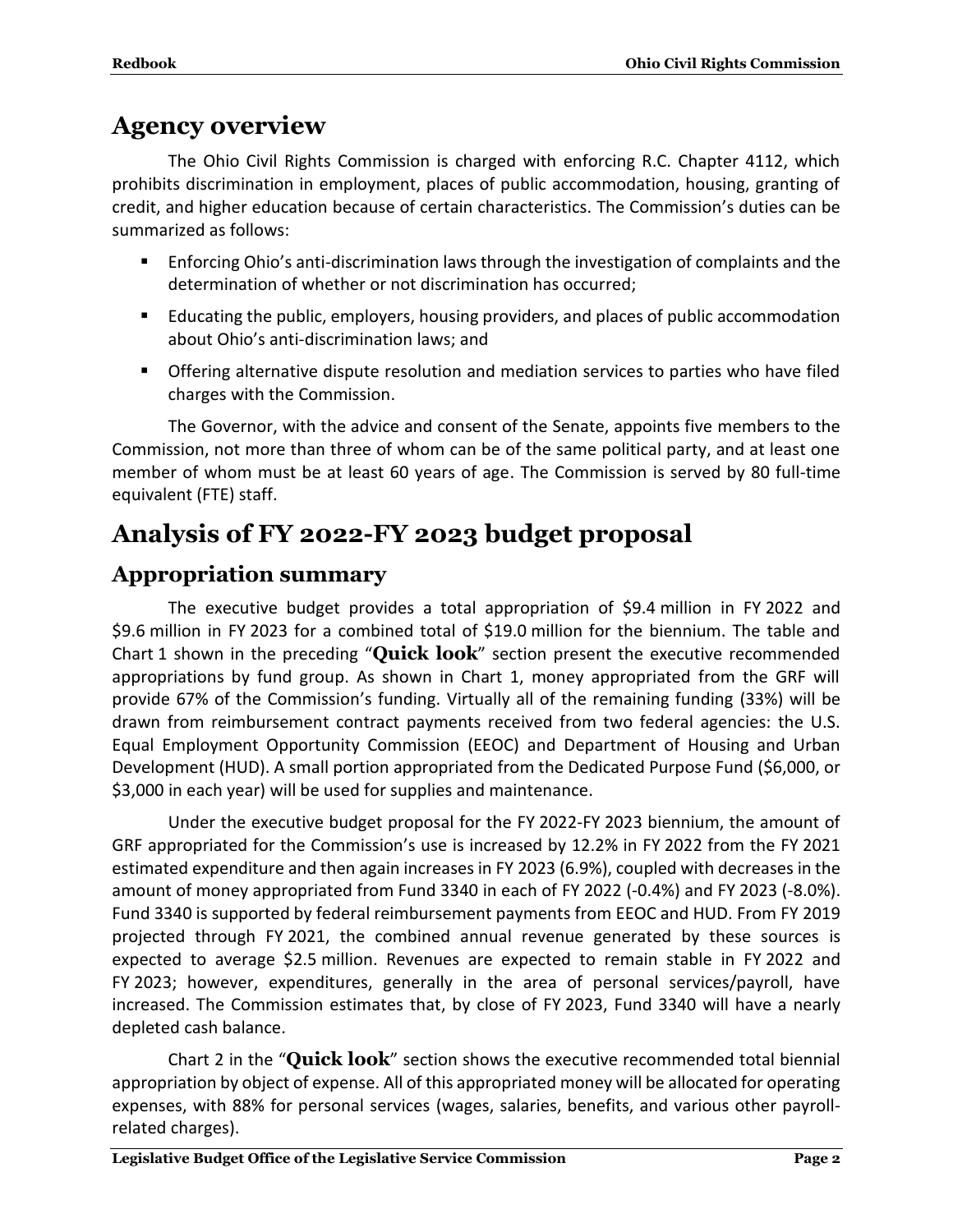The table below shows the three appropriation line items that together support the operating expenses of the Commission.

| <b>FY 2018</b><br>Actual                     | FY 2019<br><b>Actual</b> | <b>FY 2020</b><br><b>Actual</b> | FY 2021<br><b>Estimate</b> | <b>FY 2022</b><br><b>Introduced</b> | <b>FY 2023</b><br><b>Introduced</b> |
|----------------------------------------------|--------------------------|---------------------------------|----------------------------|-------------------------------------|-------------------------------------|
| <b>GRF ALI 876321, Operating Expenses</b>    |                          |                                 |                            |                                     |                                     |
| \$5,039,347                                  | \$5,664,776              | \$5,909,891                     | \$5,452,740                | \$6,118,897                         | \$6,538,548                         |
| % change                                     | 12.4%                    | 4.3%                            | $-7.7\%$                   | 12.2%                               | 6.9%                                |
| DPF Fund 2170 ALI 876604, Operations Support |                          |                                 |                            |                                     |                                     |
| \$4,000                                      | \$2,141                  | \$0                             | \$3,000                    | \$3,000                             | \$3,000                             |
| % change                                     | -46.5%                   | $-100.0\%$                      |                            | $0.0\%$                             | $0.0\%$                             |
| FED Fund 3340 ALI 876601, Federal Programs   |                          |                                 |                            |                                     |                                     |
| \$3,045,918                                  | \$2,824,693              | \$2,682,845                     | \$3,313,792                | \$3,300,000                         | \$3,036,884                         |
| % change                                     | -7.3%                    | $-5.0%$                         | 23.5%                      | $-0.4\%$                            | $-8.0\%$                            |
| Total                                        | \$8,491,610              | \$8,592,736                     | \$8,769,532                | \$9,421,897                         | \$9,578,432                         |
| % change                                     | 5.0%                     | 1.2%                            | 2.1%                       | 7.4%                                | 1.7%                                |

#### **Operating Expenses (ALIs 876321, 876604, and 876601)**

The Commission's GRF funding was reduced in FY 2018 and more or less offset by using more of the available cash balance in its Federal Programs Fund (Fund 3340). For FY 2019, the Commission was provided with its FY 2017 level of GRF funding, followed by a 4% increase for FY 2020. In FY 2021, the Commission made a series of GRF reductions in response to the COVID-19 pandemic, in accordance with targets at the end of the prior fiscal year established by the Governor. The Commission satisfied this reduction by postponing the filling of staff positions made vacant through attrition. The Commission utilized its federal cash reserve to bridge the GRF reductions.

For the next biennium, the executive budget increases GRF funding by 12.2%, or \$661,557, in FY 2022, and by another \$419,651, or 6.9%, in FY 2023, and decreases reliance on federal funds.

Under the executive budget, of the total amount appropriated in each of FY 2022 and FY 2023, 88%, or \$8 million more or less, is allocated for personal services (wages, salaries, fringe benefits, and payroll check off charges). This level of funding will likely cover the ongoing annual cost of retaining existing staff, as well as filling vacant positions to handle the expected increase in workload resulting from the enactment of H.B. 352 of the  $133<sup>rd</sup>$  General Assembly, which changes employment discrimination charging procedures.

#### **Federal Programs Fund (Fund 3340)**

This fund consists of reimbursement payments from EEOC and HUD, which are then used to offset the cost of investigating cases. However, these reimbursement payments do cover the full cost of processing the cases; the remainder of the cost must be absorbed by GRF funds.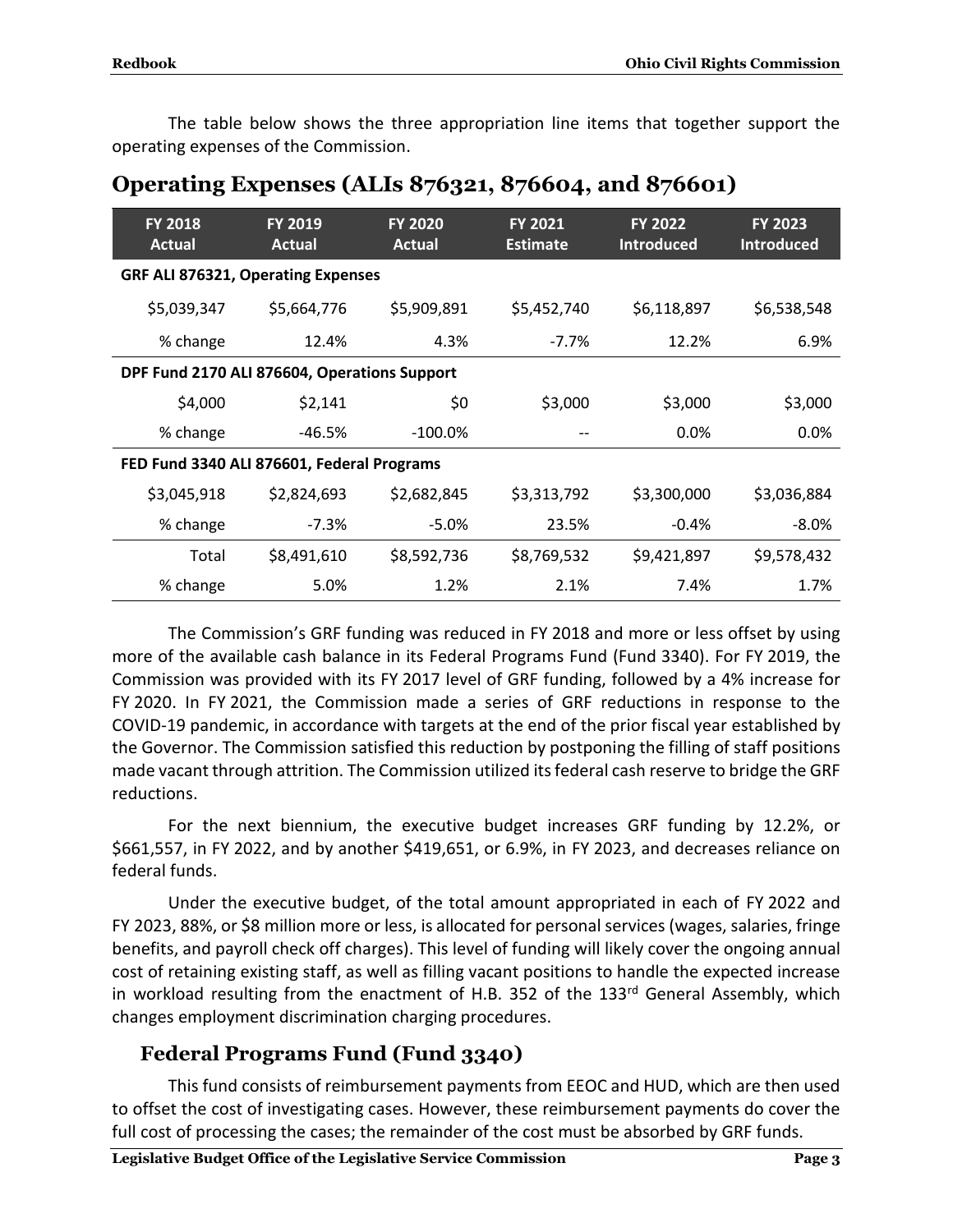The percentage of federal funds comprising the overall budget of the Commission from FY 2014 projected through the end of FY 2023 is depicted in Chart 3 below. As mentioned, reliance of federal funds increased in FY 2018 with reductions to the GRF, and again in FY 2021 as a consequence of executive-ordered GRF reductions in response to the COVID-19 pandemic's effect on the state's economy and tax receipts. At the recommended funding levels, the federal fund portion of the budget lowers, projected at 35% and 32% for FY 2022 and FY 2023, respectively.





## **Facts and figures**

 $\overline{a}$ 

Any person living or working in Ohio who believes they have been subjected to unlawful discrimination can file a charge with one of the Commission's regional offices, by telephone, or online. Charges must be based on the belief that the discriminatory act occurred on the basis of certain characteristics covered by the Ohio Civil Rights Law.

Discrimination charges not involving housing employment or housing (public accommodation, credit discrimination, and higher education disability) are required to be filed within six months of the alleged act of discrimination. Whereas employment discrimination charges may be filed within two years and housing charges, one year. $1$ 

Once a charge of discrimination is received, the case is assigned to an investigator who notifies the person filing the charge (charging party) and the company or person against whom the charge was filed (respondent). Generally, mediation is offered to resolve the complaint. If mediation is declined or unsuccessful, the Commission will determine whether it is probable that discrimination has occurred through a series of steps that may include witness interviews, document requests, and onsite visits. The Commission has one year from the date on which a charge was filed to complete the investigation. Typically, the number of completed cases

 $<sup>1</sup>$  The procedure and timeline for discrimination charges not involving housing applied to employment</sup> discrimination charges prior to H.B. 352 of the 133<sup>rd</sup> General Assembly, effective April 15, 2021.

**Legislative Budget Office of the Legislative Service Commission Page 4**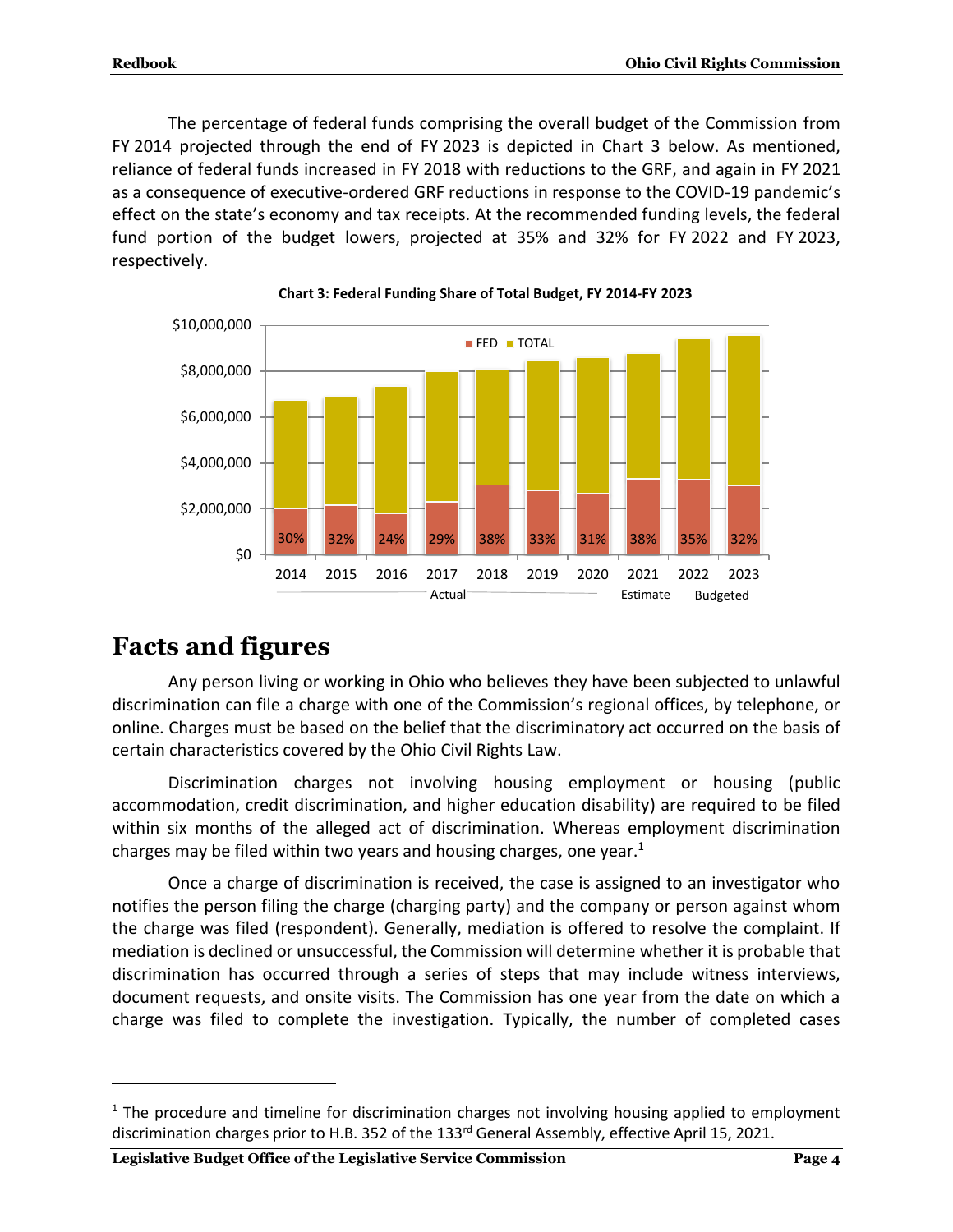averages around 90 cases per investigator each fiscal year. The Commission does not have the option to refuse to investigate a charge.

If the Commission determines that it is probable that illegal discrimination took place, the Commission initially attempts to conciliate these charges and reach a settlement. When conciliation attempts fail, the charge is referred to the Office of the Attorney General and, if necessary, a public hearing on the merits (administrative adjudication) is held.

#### **Investigation and enforcement statistics**

#### **Charges filed**

Table 1 shows the number of discrimination charges filed, by regional office, from FY 2016 through FY 2020. Table 2 shows the basis on which those charges were filed. As shown, the total number of charges filed statewide noticeably exceeds the analogous number in Table 1. The difference signifies that a single charge may allege discrimination on multiple bases, e.g., race and age, rather than a single factor.

| Table 1. Charges Filed by Region, FY 2016-FY 2020  |                |                |                |         |                |  |
|----------------------------------------------------|----------------|----------------|----------------|---------|----------------|--|
| <b>Region</b>                                      | <b>FY 2016</b> | <b>FY 2017</b> | <b>FY 2018</b> | FY 2019 | <b>FY 2020</b> |  |
| Akron                                              | 426            | 648            | 558            | 618     | 491            |  |
| Cleveland                                          | 472            | 596            | 634            | 607     | 548            |  |
| Columbus                                           | 749            | 899            | 944            | 943     | 766            |  |
| Dayton/Cincinnati*                                 | 629            | 794            | 782            | 789     | 735            |  |
| Toledo                                             | 622            | 703            | 751            | 628     | 680            |  |
| 2,898<br>3,640<br>3,669<br>Total<br>3,585<br>3,220 |                |                |                |         |                |  |

\*The Cincinnati and Dayton regional offices were merged in 2009.

| Table 2. Charges Filed By Basis, FY 2016-FY 2020          |         |                |                |                |                |  |
|-----------------------------------------------------------|---------|----------------|----------------|----------------|----------------|--|
| <b>Basis</b>                                              | FY 2016 | <b>FY 2017</b> | <b>FY 2018</b> | <b>FY 2019</b> | <b>FY 2020</b> |  |
| Race or Color                                             | 1,346   | 1,558          | 1,570          | 1,321          | 1,295          |  |
| Sex/Pregnancy                                             | 718     | 877            | 953            | 787            | 644            |  |
| Disability                                                | 889     | 1,100          | 1,127          | 1,087          | 1,080          |  |
| <b>Familial Status</b>                                    | 91      | 80             | 89             | 81             | 75             |  |
| Age                                                       | 404     | 522            | 508            | 499            | 394            |  |
| Retaliation                                               | 938     | 1,276          | 1,428          | 1,410          | 1,208          |  |
| <b>National Origin/Ancestry</b>                           | 184     | 225            | 229            | 214            | 140            |  |
| Religion                                                  | 147     | 128            | 171            | 128            | 100            |  |
| <b>Military Status</b>                                    | 11      | 16             | 23             | 8              | 1              |  |
| Other                                                     | 61      | 58             | 30             | 41             | 46             |  |
| 4,789<br>5,840<br>4,983<br><b>Total</b><br>6,128<br>5,576 |         |                |                |                |                |  |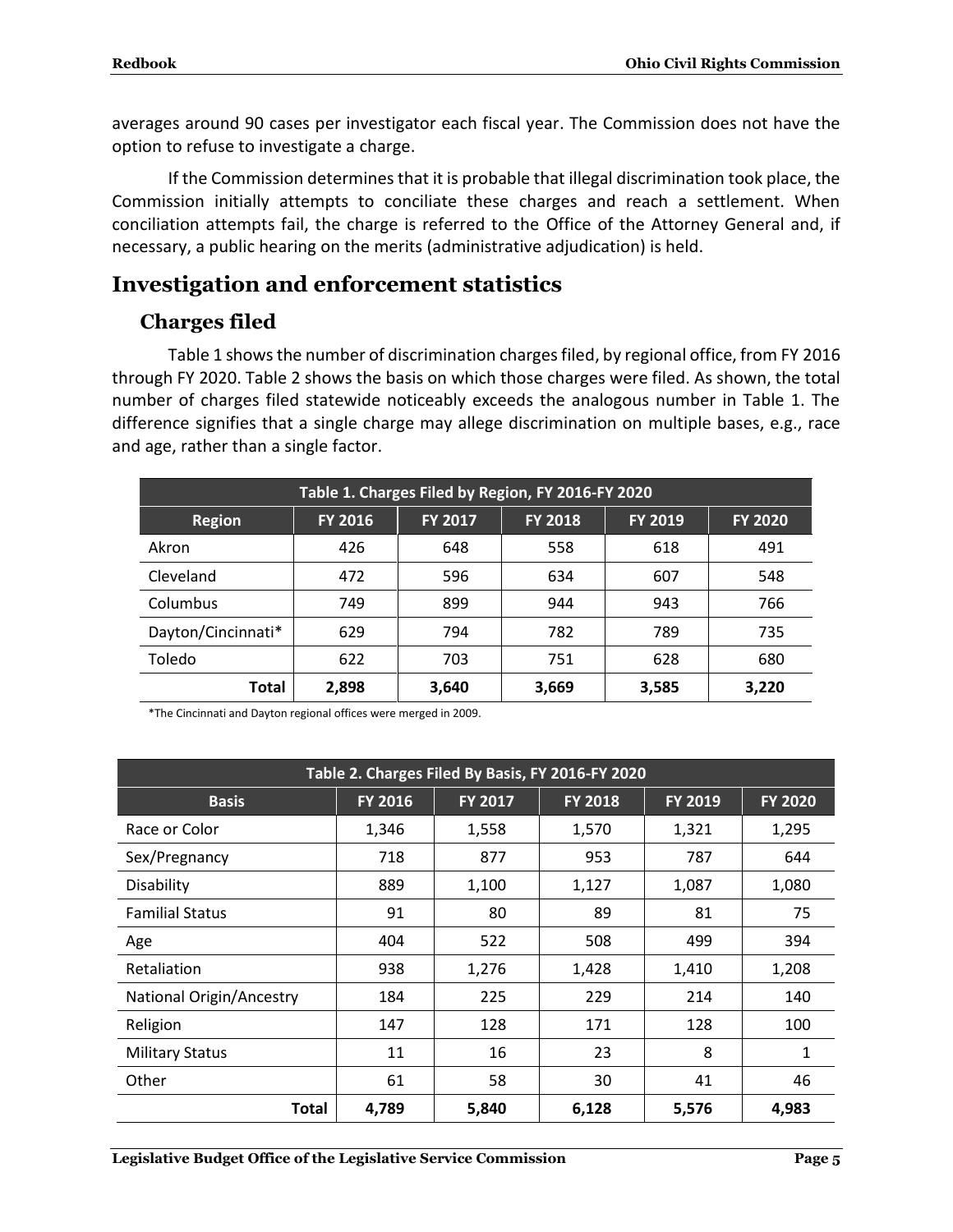#### **Case closures**

Table 3 shows case closures by area, or type of discrimination, from FY 2016 through FY 2020. Over this period, the Commission closed 3,381 cases annually on average. Discrimination in the area of employment (employment discrimination) consistently represents the largest share of case closures.

| Table 3. Cases Closed By Type of Discrimination, FY 2016-FY 2020 |                |                |                |         |                |
|------------------------------------------------------------------|----------------|----------------|----------------|---------|----------------|
| <b>Discrimination Type (Area)</b>                                | <b>FY 2016</b> | <b>FY 2017</b> | <b>FY 2018</b> | FY 2019 | <b>FY 2020</b> |
| Employment                                                       | 2,355          | 2,437          | 2,660          | 2,628   | 2,252          |
| Housing                                                          | 418            | 475            | 670            | 624     | 695            |
| <b>Public Accommodation</b>                                      | 258            | 237            | 306            | 346     | 342            |
| Credit                                                           | 15             | 11             | 19             | 22      | 23             |
| Disability in Education                                          | 13             | 20             | 19             | 26      | 32             |
| <b>Total</b>                                                     | 3,059          | 3,180          | 3,674          | 3,646   | 3,344          |

In FY 2020, of the 3,344 total cases closed, 57%, or 1,908, were closed after an investigation finds no probable cause that an unlawful discriminatory act occurred. Including "no probable cause," the EEOC defines 13 reasons(categories) for which a case can be closed. Table 4 below compares FY 2020 case closures to the five-year annual average (FY 2016-FY 2020).

| Table 4. Cases Closed By Category, FY 2020 Compared to Five-Year Average |                |                |  |
|--------------------------------------------------------------------------|----------------|----------------|--|
| <b>Category</b>                                                          | <b>FY 2020</b> | <b>Average</b> |  |
| Settlements                                                              | 180/5.4%       | 196/5.8%       |  |
| Withdrawal with Benefits                                                 | 385/11.5%      | 443/13.1%      |  |
| <b>Successful Conciliation</b>                                           | 75/2.2%        | 35/1.0%        |  |
| <b>Probable Cause</b>                                                    | 133/4.0%       | 89/2.6%        |  |
| No Probable Cause                                                        | 1,908/57.1%    | 1,986/58.8%    |  |
| Withdrawal without Benefits                                              | 39/1.2%        | 66/2.0%        |  |
| No Jurisdiction                                                          | 109/3.3%       | 99/2.9%        |  |
| Notice of Right to Sue                                                   | 59/1.8%        | 55/1.6%        |  |
| <b>Administrative Closures</b>                                           | 78/2.3%        | 53/1.6%        |  |
| Closed by Legal Unit                                                     | 3/0.1%         | 5/0.1%         |  |
| <b>Hearing Closures</b>                                                  | 6/0.2%         | 5/0.2%         |  |
| <b>Charging Party Failed to Cooperate</b>                                | 1/0.0%         | 2/0.1%         |  |
| Charging Party Failed to Provide Signed<br>Charge Under Oath             | 368/11.0%      | 345/10.2%      |  |
| Total                                                                    | 3,344/100%     | 3,381/100%     |  |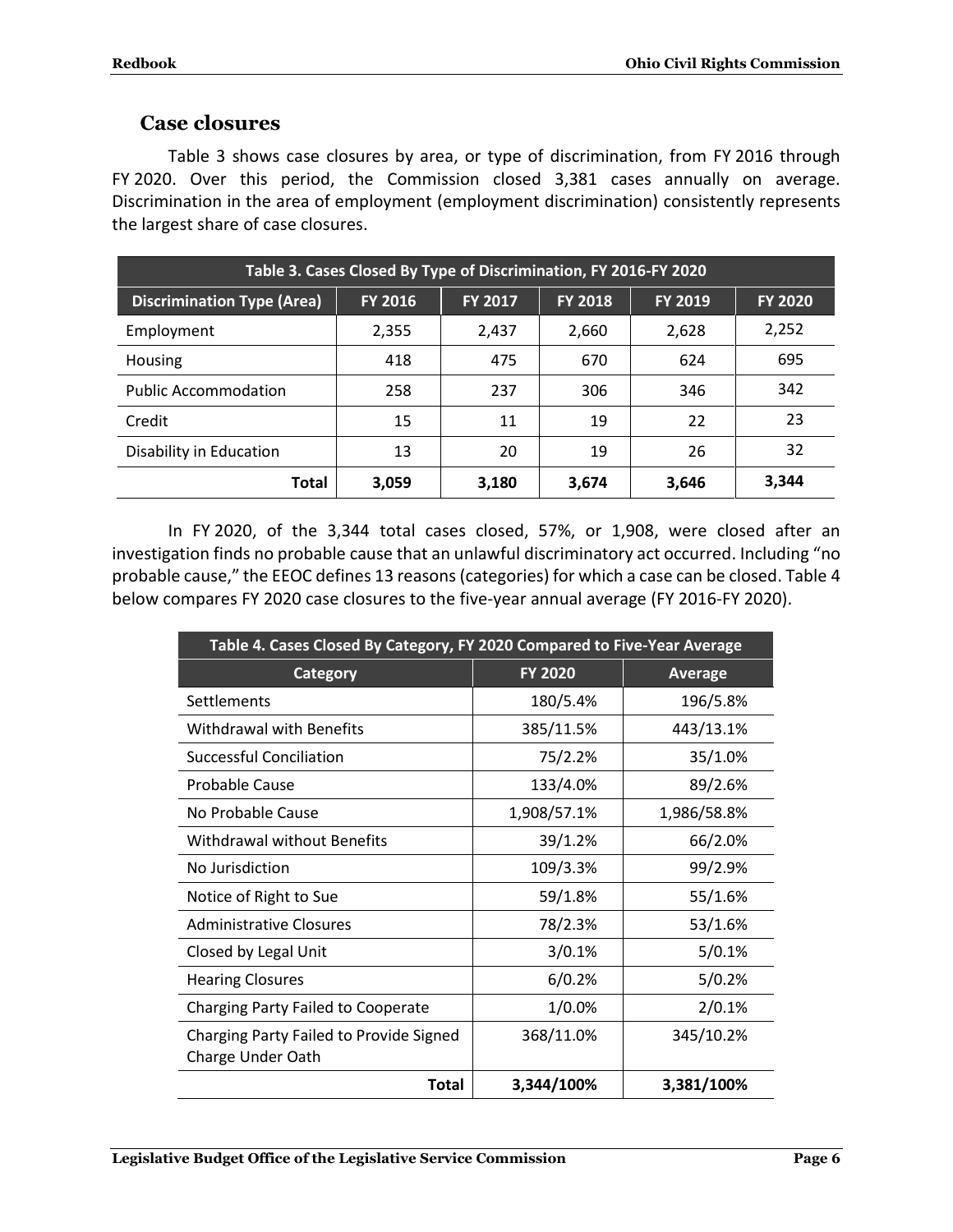#### **Mediation services**

The Commission's Alternative Dispute Resolution Unit offers mediation services as an alternative means of resolving a discrimination complaint. Each of the Commission's regional offices employs one mediator. Mediation requires both parties voluntarily agreeing to participate in the process and brings both the charging party and respondent together in an attempt to voluntarily settle disputes short of a full-scale investigation. The parties have two weeks to confirm they want mediation. If mediation is successful, the case is closed and no further administrative action is taken. The mediation process must conclude within 45 days. The Commission's success rate is roughly 85%.

#### **Public affairs and community service**

In addition to its enforcement responsibilities, the Commission is mandated to conduct educational and public outreach programs. The amount allocated for this purpose for the FY 2022-FY 2023 biennium will be about \$150,682 annually, or 1.6% of the Commission's total biennial budget. The entire amount in each fiscal year will be used for payroll costs for one FTE.

Outreach and service activities generally include:

- Working with core constituent groups in identifying and addressing issues of discriminatory practices.
- **Providing businesses and organizations with training on how to comply with the state's** nondiscrimination laws.
- Developing and implementing training programs and public forums.
- **Preparing and making available an educational program and related materials for grades** K-12.

### **Federal and state agency partnerships**

#### **Equal Employment Opportunity Commission**

The Commission has a work-sharing agreement with the U.S. Equal Employment Opportunity Commission (EEOC) for a specific number of cases agreed upon by both parties. EEOC permits the Commission to draw down 50% of the agreement in May or June and the remaining 50% in October or November, as long as the Commission meets the contracted number of cases submitted and approved by EEOC.

The Commission is currently paid \$800 for every approved case submitted to EEOC, up to the agreed number of cases in the contract. The Commission does not receive payment for additional cases beyond the number detailed in the contract. Ohio is one of a handful of states that contract with the federal government to mediate cases filed with EEOC.

For federal FY 2021, EEOC contracted for 2,151 cases to be processed by the Commission. As a result, the federal money generated by this contract annually was \$1,720,800.

#### **Department of Housing and Urban Development**

The Commission also has a work-sharing agreement with the U.S. Department of Housing and Urban Development (HUD) for the number of cases actually submitted and approved by HUD